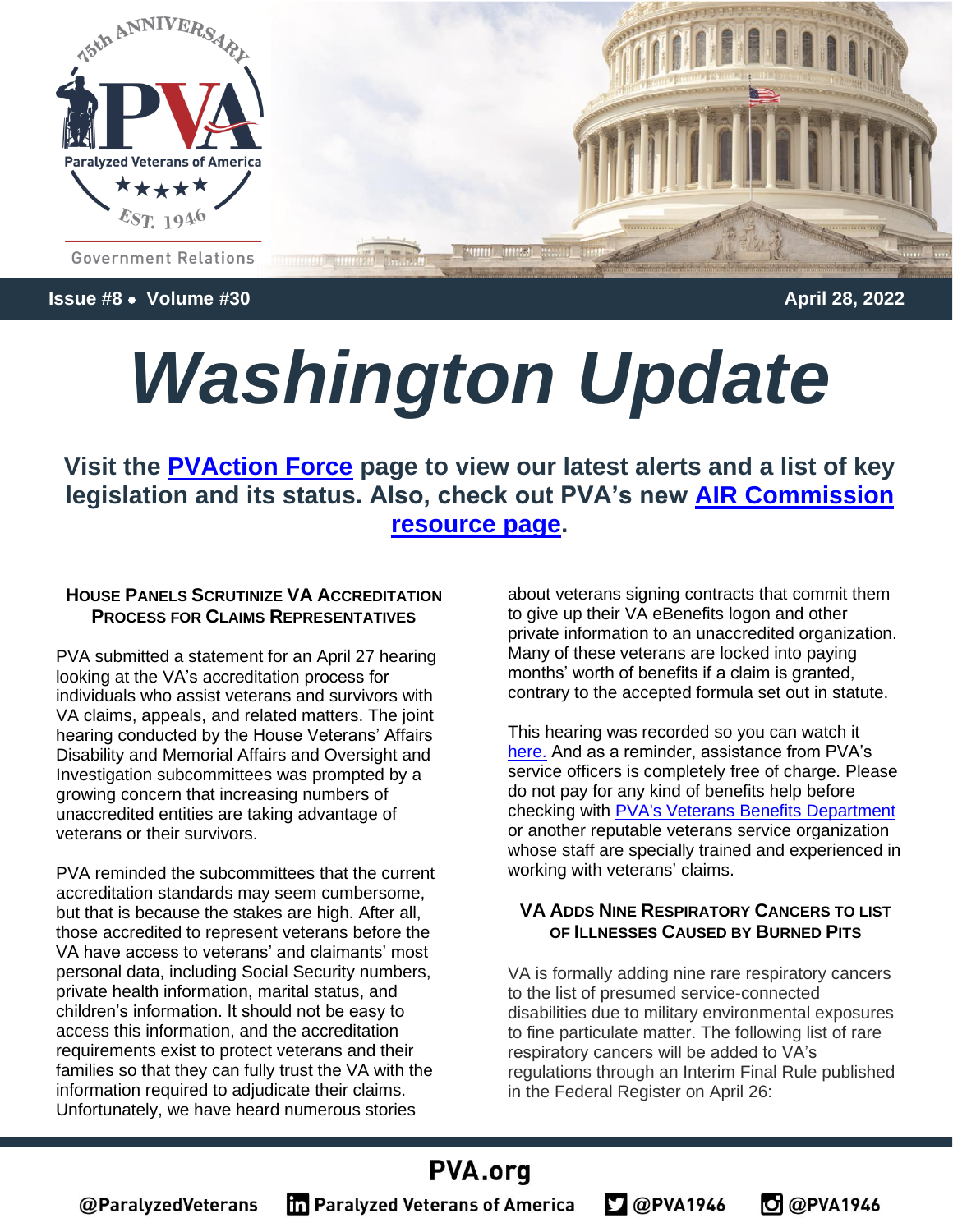

- Squamous cell carcinoma of the larynx.
- Squamous cell carcinoma of the trachea.
- Adenocarcinoma of the trachea.
- Salivary gland-type tumors of the trachea.
- Adenosquamous carcinoma of the lung.
- Large cell carcinoma of the lung.
- Salivary gland-type tumors of the lung.
- Sarcomatoid carcinoma of the lung.
- Typical and atypical carcinoid of the lung.

A [press release](https://www.va.gov/OPA/PRESSREL/pressrelease.cfm?id=5786) announcing the recent action says a focused review of scientific and medical evidence showed there was biological plausibility between airborne hazards and carcinogenesis of the respiratory tract and that the unique circumstances of these rare cancers warranted the presumption of service connection. VA will begin processing disability compensation claims for veterans who served any amount of time in the **Southwest Asia** [theater of operations](https://gcc02.safelinks.protection.outlook.com/?url=https%3A%2F%2Fwww.publichealth.va.gov%2Fexposures%2Fburnpits%2Findex.asp&data=05%7C01%7C%7C076f18ac9b87488904fd08da26bda31d%7Ce95f1b23abaf45ee821db7ab251ab3bf%7C0%7C0%7C637864893167467339%7CUnknown%7CTWFpbGZsb3d8eyJWIjoiMC4wLjAwMDAiLCJQIjoiV2luMzIiLCJBTiI6Ik1haWwiLCJXVCI6Mn0%3D%7C3000%7C%7C%7C&sdata=MmHjQW3KpK%2F7uBIPdFrJmSjqZf4o2fhSi6SY4UJm07I%3D&reserved=0) from August 2, 1990, to the present, or Afghanistan, Uzbekistan, Syria, or Djibouti beginning September 19, 2001, to the present. Veterans who have or had one of the listed cancers during or after military service may be eligible for disability compensation benefits. VA intends to contact impacted veterans and survivors to inform them about their eligibility and will provide information on how to apply.

#### **WHITE HOUSE AND FEDERAL AGENCIES RELEASE EQUITY ACTION PLANS**

On April 14, the White House launched a new [website](https://www.whitehouse.gov/equity/) with their plan to advance equity. The [agenda](https://www.whitehouse.gov/briefing-room/statements-releases/2022/04/14/fact-sheet-biden-harris-administration-releases-agency-equity-action-plans-to-advance-equity-and-racial-justice-across-the-federal-government/) includes simplifying applications for government services, such as reducing the complexity of applications and forms; engaging with stakeholders and communities who have been historically excluded from policy-making processes, by making forums easier to attend; narrowing wealth gaps, by expanding job and grantmaking opportunities for people with disabilities; and collecting and reporting disability data.

In addition, more than 90 federal agencies released the first-ever Equity Action Plans to address barriers in policies and programs that prevent underserved communities, like people with disabilities, from

achieving prosperity, dignity, and equality. All Equity Action Plans can be found on the White House's [website.](https://www.whitehouse.gov/equity/)

The  $VA$  laid out their plan to address inequities that underserved veteran populations face. Underserved populations include veterans of color, women veterans, LGBTQI+ veterans, veterans with disabilities, rural veterans, and others who face persistent inequities.

The VA plans to use data to monitor whether health care and disability benefit outcomes are equitable for underserved populations; improve access and outcomes across key programs and services by completing three equity assessments; increase contracting opportunities for women-owned small businesses and small disadvantaged businesses; and support the inclusion of equity in quality improvement and performance monitoring. Furthermore, the VA will build and maintain trust with underserved veterans by conducting humancentered design research.

In addressing inequities impacting individuals with disabilities, the [Department of Health and](https://www.whitehouse.gov/wp-content/uploads/2022/04/HHS-EO13985-equity-summary.pdf) Human [Services](https://www.whitehouse.gov/wp-content/uploads/2022/04/HHS-EO13985-equity-summary.pdf) plans to invest in resources and engage in efforts to enforce nondiscrimination practices in health care.

The [Department of Homeland Security](https://www.whitehouse.gov/wp-content/uploads/2022/04/DHS-EO13985-equity-summary.pdf) is reviewing airport screenings to ensure equitable service and expand access to TSA PreCheck for individuals with disabilities.

The **Department of Transportation** is engaging with communities in decision-making to proactively review potential discrimination in proposed projects.

The **Department of Interior** is expanding access to the National Park System by improving transportation within and access to parks and public lands for individuals with disabilities.

The [Department of State](https://www.whitehouse.gov/wp-content/uploads/2022/04/State-EO13985-equity-summary.pdf) appointed a Special Advisor on International Disability Rights and is coordinating a global campaign to celebrate the Americans with Disabilities Act.

The **Department of Labor's** Office of Disability

**O** @PVA1946

#### PVA.org @ParalyzedVeterans **The Paralyzed Veterans of America**  $2@$ PVA1946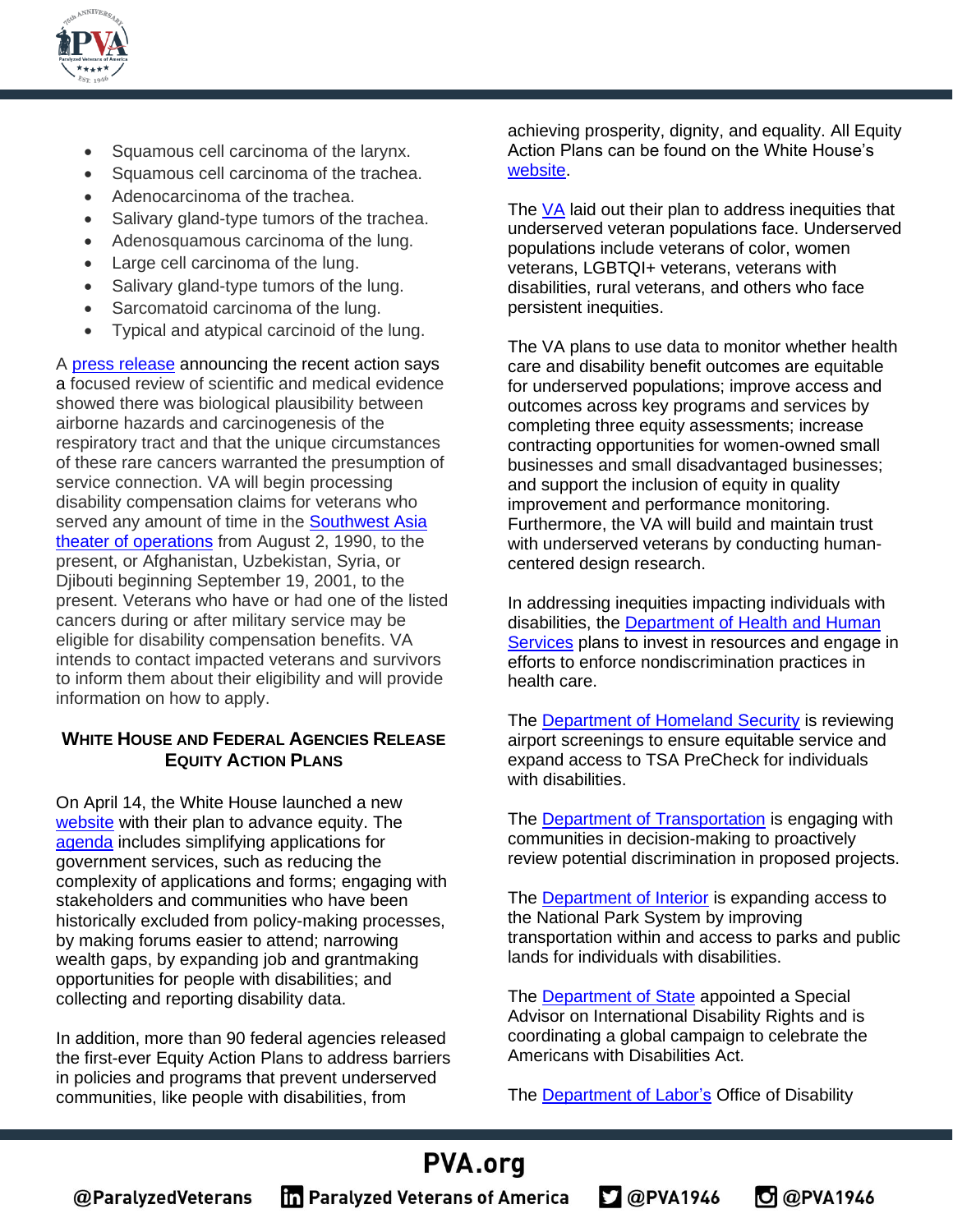

Employment Policy launched online dialogues on the effectiveness of employment programs and services for people within the disability community.

#### **NEWS OF NOTE**

#### **CMS Offers Medicare Part A and Part B Enrollment Grace Period**

The Centers for Medicare and Medicaid Services (CMS) is providing equitable relief to individuals who could not submit premium-Part A or Part B enrollment or disenrollment requests timely due to challenges contacting CMS by phone. This relief applies to the 2022 General Enrollment Period, Initial Enrollment Period, and Special Enrollment Period. If individuals were unable to enroll or disenroll in Medicare because they could not reach CMS by phone after January 1, 2022, they will be granted additional time, through December 30, 2022. For more information, call [1-800-772-1213](tel:18007721213) or use their [Office Locator](https://protect-us.mimecast.com/s/GpNnCv2r5QHG7wOszjo13?domain=u7061146.ct.sendgrid.net) to find the number for a local office.

#### **CBPP Annual Report on Social Security and Poverty**

The Center on Budget and Policy Priorities (CBPP) has updated its annual report on Social Security and poverty. The report offers an array of statistics showing how much Social Security benefits contribute to reducing poverty in every state and lifting more Americans above the poverty line than any other program in the U.S. Without Social Security, 22.5 million more adults and children would be poor, according to analysis using the March 2021 Current Population Survey. Although most of those whom Social Security keeps out of poverty are aged 65 or older, 6.4 million are under age 65, including almost 1 million children. Depending on their design, reductions in Social Security benefits could significantly increase poverty, particularly among older adults. The full report can be found [here.](https://www.cbpp.org/research/social-security/social-security-lifts-more-people-above-the-poverty-line-than-any-other)

#### **Joint Center for Housing Studies at Harvard Examines Housing Accessibility in America**

The Joint Center for Housing Studies at Harvard University has issued a report examining 2019 American Housing Survey data to present a picture of national housing trends and how well they address the needs of people with disabilities. Findings included data showing that about five percent of households reported that they experienced difficulty navigating or using their homes, amounting to a total of 6.8 million households. Across all age groups, 13 percent of households (1.6 million) had at least one resident who used a crutch, manual wheelchair, or power wheelchair due to a long-term condition, and these households were more likely to experience poor housing fit. The authors note that the research "highlights the need for universal design, flexible design, and home modifications to improve housing fit, but it also raises questions that will be relevant to housing policy design." The full report can be found [here.](https://www.jchs.harvard.edu/research-areas/working-papers/how-well-does-housing-stock-meet-accessibility-needs-analysis-2019?utm_source=NLIHC+All+Subscribers&utm_campaign=d8207f67cc-memo_031422&utm_medium=email&utm_term=0_e090383b5e-d8207f67cc-293258389&ct=t(memo_031422))

#### **Free Upgrade to My HealtheVet Premium**

A My HealtheVet Premium account allows you to access more of your health records; send secure messages to your VA Care Team; manage your VA appointments; view your military service information; and protect your account with more security. Click [here](https://www.myhealth.va.gov/premium) to learn more.

#### **Military Space-A Travel Resumes After Two-Year Pandemic Pause**

On April 22, Air Force officials announced that Space A Travel for eligible individuals has resumed. On March 21, 2020, the Department of Defense (DOD) suspended most Space-A travel aboard Air Mobility Command and contracted aircraft in order to limit COVID-19's spread and impact on the force. The reopening permits Space-A travel for uniformed service members, retirees, dependents, and reservists to travel within the continental United States and outside the continental United States, if space allows. Officials caution that travel limitations may be reinstated to help stop the spread of any future outbreaks of COVID-19. Also, all individuals, regardless of vaccination status, are still [required](https://www.amc.af.mil/Portals/12/22-A4T01%20Mask%20Wear%20in%20AMC%20Terminals%20and%20on%20DoD%20Aircraft%20to%20Include%20Patriot%20Express.pdf) to

O @PVA1946

 $200$ PVA1946

### PVA.org **The Paralyzed Veterans of America**

@ParalyzedVeterans